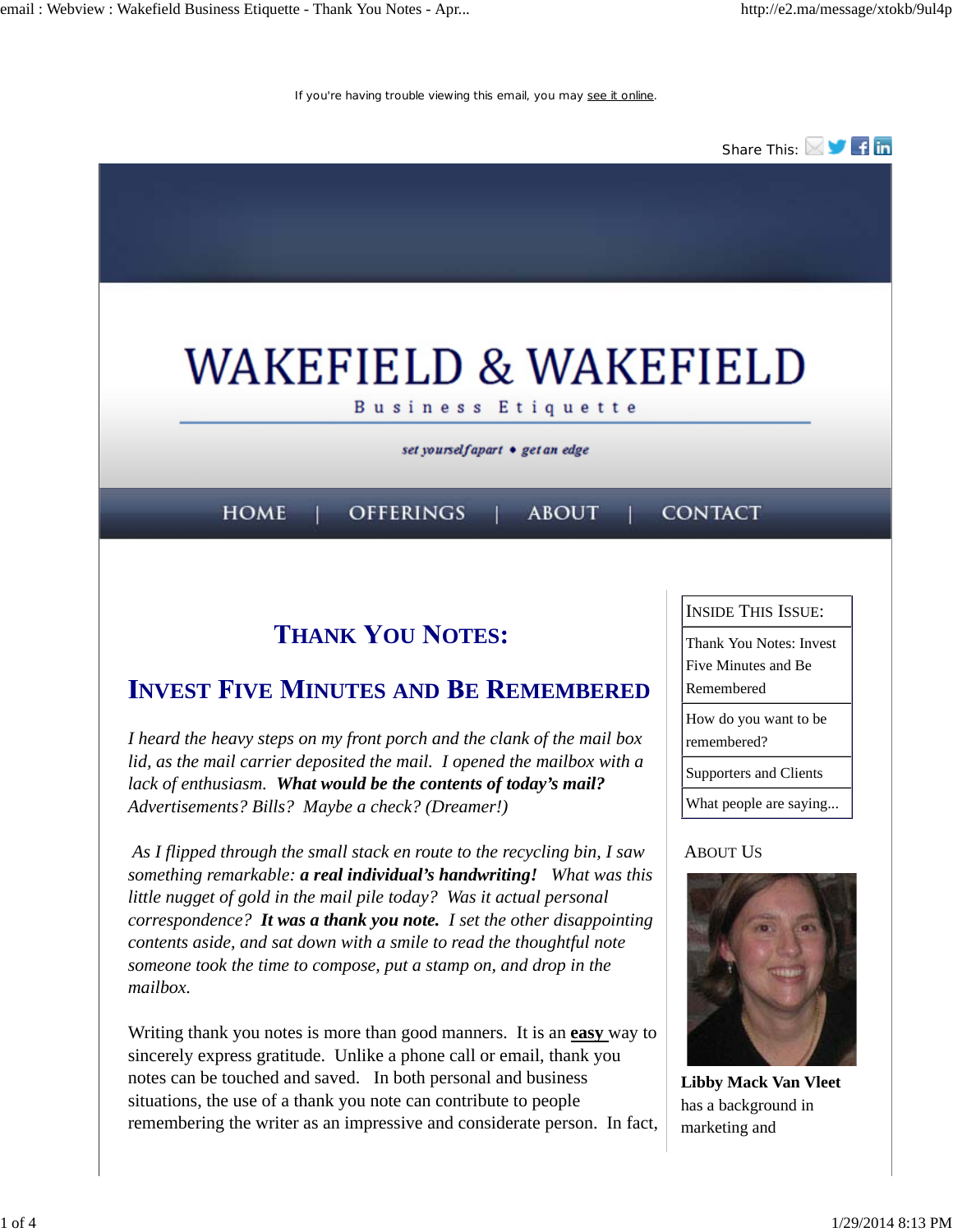it is another opportunity to sell oneself.

Thanking someone for a gift, dinner, or favor by writing a note will **probably only take about five minutes** and will be intensely appreciated. One of Wake Mack's favorite notes from a friend (that he has saved) simply states, "You rock!" This short, strong message made him feel great. A prompt, well-worded message on a good quality correspondence card will make a terrific impression. And **if you are unsure about whether to send one, send it anyway!** They are always welcome.

Some disciplined professionals with whom I have met this year have explained that they **set aside short amounts of time once a day or once a week** to compose thank you notes. It is time well spent, with a guaranteed return of goodwill from happily surprised people flipping through the mail.

*As reflected in my anecdote above, the rareness of personal correspondence will make a thank you note even more valuable to its recipient.* 

#### **YOUR Business Etiquette Topics:**

**Submit your thoughts and questions to libby@wakefieldetiquette.com. Libby will address your ideas in upcoming issues of our newsletter.**

## **OW DO YOU WANT TO BE REMEMBERED**

Libby Van Vleet and her father Wake Mack promote business etiquette. It is a smart and easy way to retain clients. Increase business earnings and sales. It is time to take your employees to the next level.



When you retain the services of Wakefield & Wakefield, be prepared for success as your staff members maximize their potential and exceed expectations.

Set yourself apart to get an edge. People will remember!

*For further information about Wakefield & Wakefield, contact Libby at 503-893-9253 or libby@wakefieldetiquette.com.*

administration, and is a certified high school English teacher. She is a graduate of Colorado College and Chapman University.



**Wake Mack** is a former lawyer, local businessman and financial services development officer. He graduated from Notre Dame, Willamette College of Law, and served in the U.S. Marines Corps.

www.wakefieldetiquette.com 503-893-9253

#### WISE WORDS

"Do not wear your courtesy like a watch, to be taken out now and then when you want to impress people. Be courteous always, wherever you go, with whomever you happen to be."

*– Sister Mary Mercedes*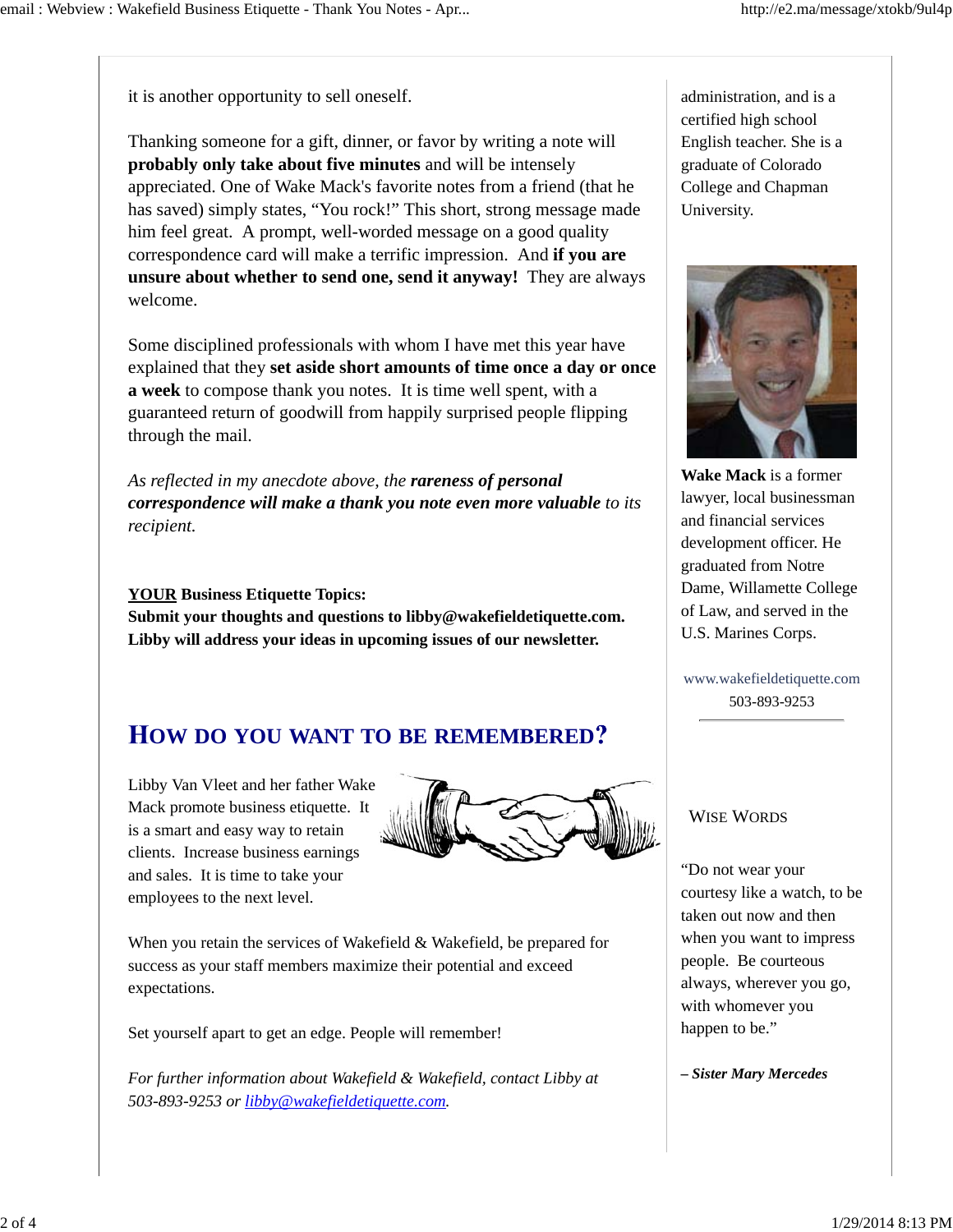# **UPPORTERS AND LIENTS**

### *Thanks to all of our fabulous clients and supporters.*

- Arlington Club Speakers Corner Arlington Club
- CB Richard Ellis, Inc. Mike Wells, Managing Director
- Isler Northwest LLC Tania Gitch, C.P.A.
- National Charity League, Inc. Sarah Allen, Portland Chapter
- Washington Trust Bank Linda Williams, President, Oregon Region

## **HAT PEOPLE ARE SAYING**

"Thank you. All of us have more than a few important take-aways – and it was fun too."

*Linda Williams, President, Washington Trust Bank, Oregon Region*

"Thank you for your wonderful presentation today. My colleagues and I enjoyed it immensely and are sure we will put it to good use." *Ray Jordan, President, Ray Jordan, PC*

"Thank you for facilitating the wonderful session on business etiquette today. I appreciated you sharing personal, real life anecdotes illustrating why good manners and professional behavior are always in fashion." *Tina Alexander, Director, MBA for Professionals, Willamette University MBA*

"Thank you, Wake -- You and Libby were a breath of fresh air for us. Thank you for taking your time to share such timeless information with us." *John Chambers, C.P.A., Isler Northwest LLC*



#### 5331 S.W. Macadam Avenue, Suite 258-432, Portland, OR 97239 503-893-9253 libby@wakefieldetiquette.com www.wakefieldetiquette.com